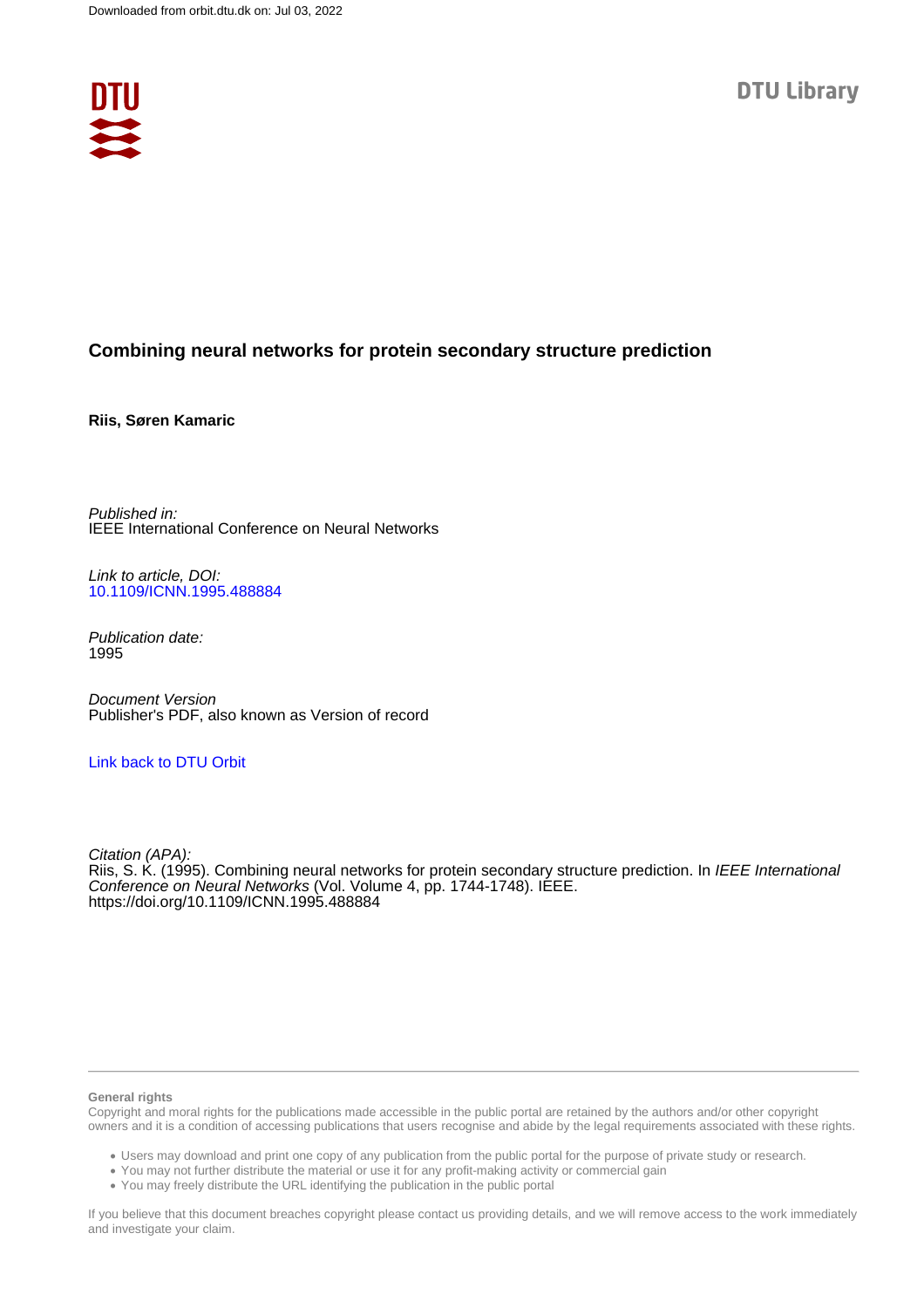# **Combining Neural Networks for Protein Secondary Structure Prediction**

Søren Kamaric Riis Electronics Institute, Building 349 Technical University of Denmark, 2800 Lyngby, Denmark Email: riisQei. dtu .dk

#### *ilBSTRACT*

In the statistics and neural networks communities there has recently been an increasing interest in combining multiple experts for difficult classification problems. In this paper structured neural networks are applied to the problem of predicting the *secondary structure* of proteins. A hierarchical approach is used where specialized neural networks are designed for each structural class and then combined using another neural network. The submodels are designed by using *a priori knowledge* of the mapping between protein building blocks and the secondary structure and by using *weight sharing.* Since none of the individual networks have more than 600 adjustable weights over-fitting is avoided. When ensembles of specialized experts are combined the performance is better than most secondary structure prediction methods based on single sequences even though this model contains much fewer parameters.

## **1. Introduction**

It is a common assumption in the statistics and neural networks communities that the use of multiple submodels can improve performance in difficult classification tasks. By using the 'divide and conquer' principle a set of specialized submodels can be combined in a hierarchical way to form the final model. The 'divide' step can be done either by purely probabilistic methods [10] or simply by designing separate models for each of the different classes to be recognized. Often some of the classes to be recognized are of very different nature: and designing specialized models for each of the classes instead of using only one general model can lead to better performance. The 'conquer' step can be based either on the 'Winner-Take-All' principle or the optimal class can be some function of the outputs of the individual experts. In this work the 'divide' step is performed by using different neural networks for each class and the 'conquer' step is carried out by combining the individual experts using another neural network. The method is illustrated on the problem of predicting the secondary structure of proteins.

The subunits of a protein are the so called polypeptide chains which fold in space to form the 3Dstructure of the protein. Polypeptide chains are build from *amino acids* of which there are 20 naturally occuring. Normally the amino acids are specified by a unique one-letter code. The sequence of amino acids in a given protein is called the *primary structure* and it is believed that the 3D-structure of

most proteins are defined by their primary structures. Prediction of the protein structure from the primary sequence of amino acids is a very challenging task, and the problem has been approached from several angles. A step on the way to a prediction of the full 3D structure is to predict the *local*  conformation of the polypeptide chain, which is called the secondary structure. Most often the various secondary structures are grouped into the three main categories  $\alpha$ -helix,  $\beta$ -strand and coil. A lot of interesting work has been done on predicting secondary structures, and over the last 10 to 20 years the methods have gradually improved in accuracy. This improvement is partly due to the increased number of reliable structures from which rules can be extracted and partly due to improvement of methods. Around 1988 the first attempts were made to use neural networks to predict protein secondary structure by Qian and Sejnowski *[7].* In this work fully connected feed-forward networks with more than 10,000 adjustable weights were trained by the Backpropagation algorithm to predict the three secondary structures from the amino acid sequence. The accuracy of the predictions made by Qian and Sejnowski seemed better than those obtained by previous methods, although tests based on different protein sets are hard to compare. This work started a wave of applications of neural networks to the secondary structure prediction problem [2, 91, sometimes in combination with other methods  $[11, 5]$ .

## **0-7803-2768-3/95/\$4.00** *0* **1995 IEEE 1744**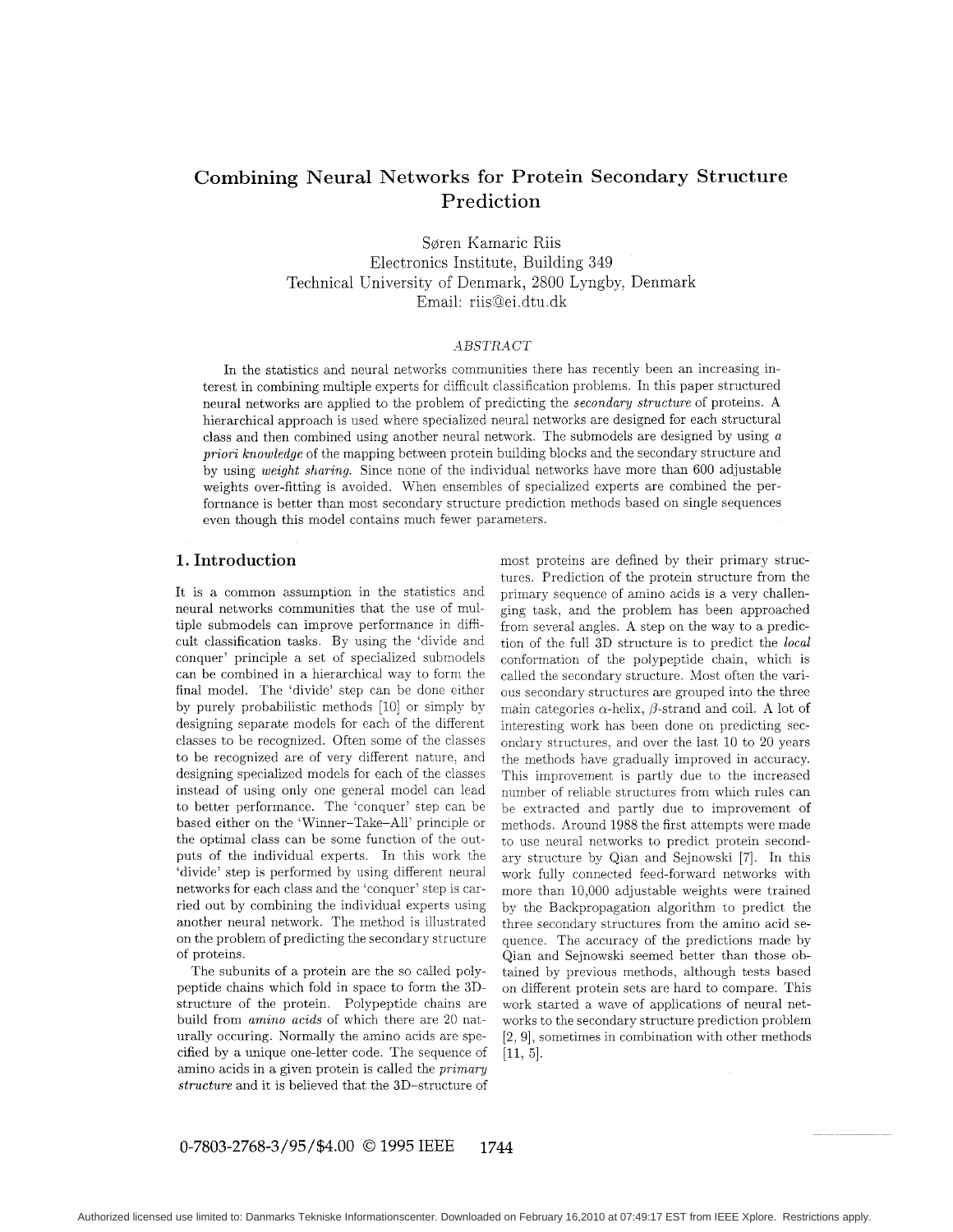Our goal has been to get as good predictions as possible from single sequences, *ie,* only the amino acid sequence of the considered protein is used as input. This work had three stages. Firstly, individual networks were designed for prediction of the three structures. Due to the use of weight sharing these networks contain much fewer weights than fully connected networks and over-fitting is thereby avoided. Secondly, instead of using only one network for each type of structure, an ensemble of 5 networks were used for each structure. Thirdly, these ensembles of single structure networks were combined by another neural network to obtain a three state prediction. In the combining network the outputs were constrained to sum to one by using *Softmax* [l]. If only weight sharing is used to reduce the number of parameters a network with only 311 adjustable weights is found to give results comparable to Qian and Sejnowski's network containing more than 10,000 weights. However, using the hierarchical approach 66-67% of the amino acids are correctly classified which is 3-4% better than a fully connected network on the same dataset. **A**  result of 71-72% correctly classified amino acids is obtained when multiple alignments of *homologous*  proteins are used as input, see [8].

When using neural networks for secondary structure prediction the choice of protein database is complicated by potential homology (structural similarity) between proteins in the training and testing set. For evaluation of the methods presented below *seven-fold cross-validation* on the set of 126 nonhomologous globular proteins from [9] is therefore used. The Seven subsets are denoted set **A-G** and contain a total of 24,395 amino acids distributed on 32%  $\alpha$ -helix, 28%  $\beta$ -strand and 47% coil. As measures of prediction accuracy the percentage of correctly classified amino acids is used: *Q3* is the three-state percentage and  $Q_{2,i}$  is the two-state (single-structure) percentage for secondary structure  $i = \alpha, \beta, c$ . A complementary measure is the Matthews' correlation coefficients [6] for each of the three secondary structures;  $C_{\alpha}$ ,  $C_{\beta}$  and  $C_{c}$ . The correlation coefficients are 1.0 if the predictions are all correct,  $-1.0$  if all the predictions are false and close to zero for random or trivial predictions.

#### **2. Single Structure Prediction**

#### **2.1. Adaptive encoding of amino acids**

As in most of the existing methods, the secondary structure of the j'th residue  $R_j$  is predicted from a window of amino acids,  $R_{j-n},..., R_j,..., R_{j+n}$  where  $W = 2n + 1$  is the window size. Usually the amino acids are encoded by **21** binary numbers, such that each number corresponds to one amino acid. The last number corresponds to a space, and is used

to indicate the ends of a protein. This encoding, which we will call the *orthogonal encoding,* has the advantage of not introducing any artificial correlations between the amino acids, but it is highly redundant, since 21 symbols can be encoded in 5 bits. This redundancy is one of the reasons why networks for secondary structure prediction tend to have a very large number of weights. However, by using *weight sharing* **[4]** it is possible to let the network itself choose the best encoding of the amino acids. The starting point is the orthogonal encoding, but we omit the spacer input unit used by Qian and Sejnowski, and instead all inputs are set to zero for that part of the window where no residues are present. For each window position the 20 inputs are connected to  $M$  hidden units by  $20 \times M$  weights. This set of weights (and the *M* thresholds) corresponding to one window position is identical to those used for all the other window positions, see Figure 1. More precisely, if the weight from input *j* to hidden unit *i* is called  $w_{ij}^k$  for the *k*'th window position, then  $w_{ij}^k = w_{ij}^l$  for all *k* and *l*. These sets of weights are forced to stay identical during training; they always share the same values. In this way the encoding of the amino acids is the same for all positions in the window. The weights are learned by a straightforward generalization of back-propagation in which weight updates are summed for weights sharing the same value **[4].** The use of weight sharing implies that the first layer only contains  $21 \times M$  adjustable parameters including thresholds no matter the size of the window. In this work  $M = 3$  is used and each of the 20 amino acids are thus represented by only three real numbers. This leads to a dramatic reduction of the almost 11,000 weights used in the first layer of Qian and Sejnowski's fully connected network, even if an extra hidden layer is added to the network. The adaptive encoding scheme of the amino acids we call *local encoding.* Since the encoding is learned along with the other weights in the network it will be the 'optimal' encoding, in the sense that it yields the minimum error on the training set for that specific network and that specific task.

#### **2.2. Structured networks**

Many existing prediction methods use the same model for predicting the three types of secondary structure (helix, strand, and coil). Since the three secondary structures are very different it is possible that performance could be enhanced if separate networks are specifically designed for each of the three structures.

The majority of the helices in the database used are so called  $\alpha$ -helices. A residue in an  $\alpha$ -helix is hydrogen bonded to the fourth residue above and the fourth residue below in the primary sequence,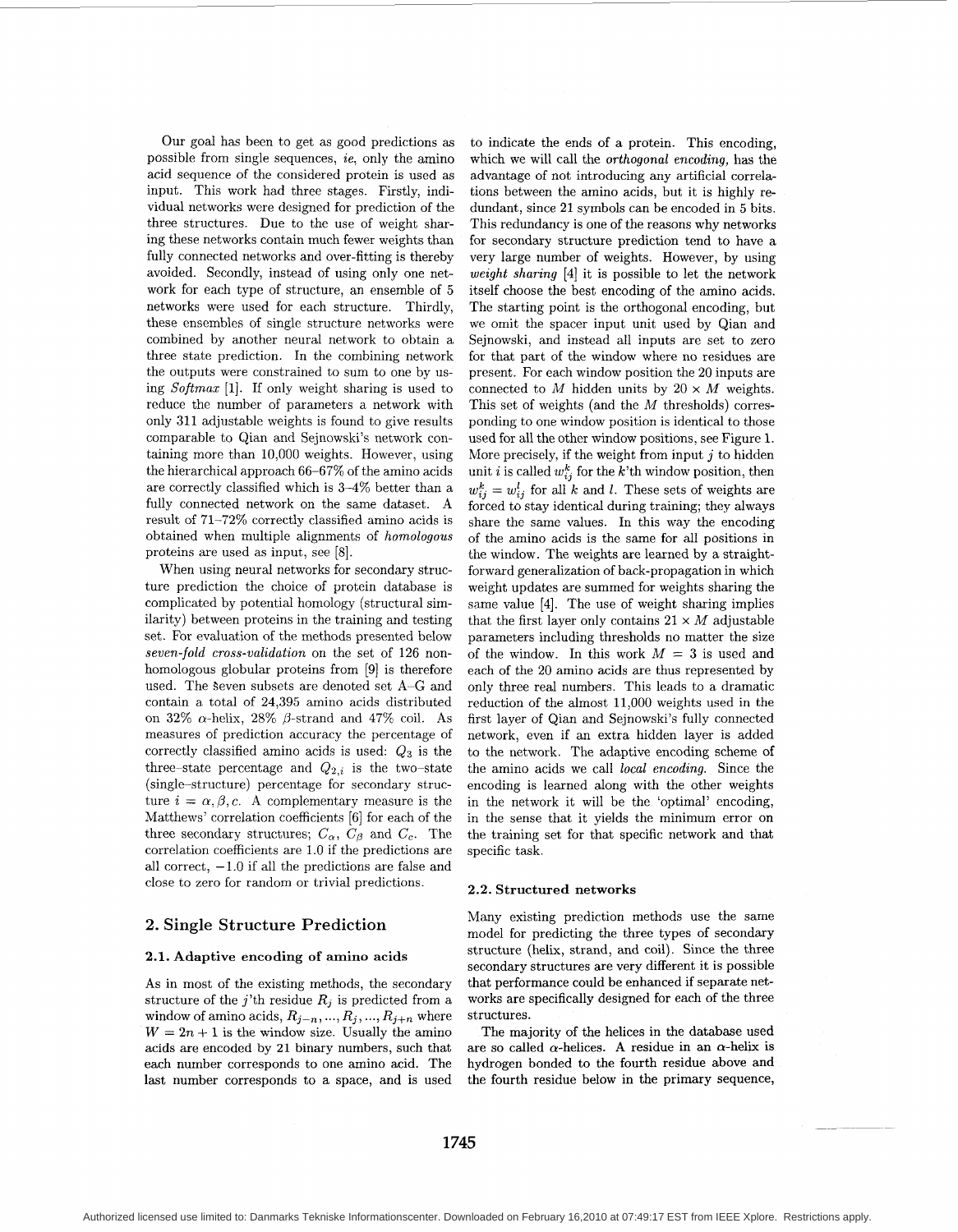

Fig. 1: Network for predicting helices. Grey circles symbolize three hidden units, emphasized lines three weights, shaded triangles 20 shared weights and shaded rectangles 20 input (full sweeps tunits.)

and it takes 3.6 amino acids to make a turn in an  $\alpha$ -helix. It is likely that this periodic structure is essential for the characterization of an  $\alpha$ -helix. These characteristics are all of local nature and can therefore easily be built into a network that predicts helices from windows of the amino acid sequence. In Figure 1 a network with local encoding (in the first hidden layer), a built-in period of 3 residues and a window size of 13 residues is shown. The second hidden layer in the network contains 10 units that are fully connected to the output unit giving a total of 144 adjustable parameters. For comparison a standard network with no hidden units at all, orthogonal encoding, and a window length of 13 residues has 261 adjustable parameters.

In contrast to helices,  $\beta$ -strands and coil do not have such a locally described periodic structure. Therefore, the strand and coil networks only use the local encoding scheme, and a second hidden layer with 5-10 units fully connected to the first hidden layer as well as to the output layer. Early studies indicated that a window size of 15 residues was optimal for all three types of single-structure networks. Thus, a typical structured helix network contains 160 weights, while typical strand and coil networks contain 300-530 weights. As shown in Figure 1 the single-structure networks only have one output. If the output is larger than some decision threshold the prediction is  $\alpha$ -helix,  $\beta$ -strand or coil depending on the type of structure under consideration. For an input/output interval of [0;1] a decision threshold of 0.5 was found to be optimal.

The performance of the constrained singlestructure networks are compared with the predictions obtained from perceptrons with no hidden units having window lengths of 13 amino acids. The single-structure networks are all trained balanced, *ie,* for each positive example (helix) a negative example (non-helix) is chosen at random from the training set. In this way the same number of posit-



Fig. 2: Percentage  $(Q_{2,\alpha})$  of residues predicted correctly by the  $\alpha$ -network as a function of the number of training epochs (full sweeps through the training set). Training set B-G;

|                         | Reference | Structured |
|-------------------------|-----------|------------|
| $Q_{2,\alpha}$          | 72.54     | 74.98      |
| $Q_{2,\beta}$           | 73.84     | 76.48      |
| $Q_{2,c}$               | 70.78     | 71.33      |
| $\overline{C_{\alpha}}$ | 0.37      | 0.39       |
| $C_{\beta}$             | 0.36      | 0.37       |
| $C_c$                   | 0.41      | 0.42       |

Table 1: Two-state predictions of  $\alpha$ -helix,  $\beta$ -strand and coil found by seven-fold cross-validation.

ive and negative examples are used in the training.

The result of training the structured  $\alpha$ -network on set B-G and using set A as testing set is shown in Figure 2. This figure shows two interesting features: 1) Over-fitting is gone; 2) the training and testing percentages oscillate in phase. The first observation means that this network gives reliable estimates of prediction accuracy on new proteins not in the database used for developing the method. The observed fluctuations are mostly due to the use of balanced training where a different set of negative examples (non-helix) are used in each training epoch. Since the in-phase oscillations are observed for all of our networks, the final network weights are chosen as those corresponding to the minimal training error observed during 100 epochs of training *(ie*  full sweeps through the training set).

In Table 1 the results obtained with the singlestructure networks are summarized. From the table it is seen that the structured networks predict the three secondary structures better than the reference models, both in terms of *Q2,i* and the correlation coefficients. This shows that the learned representation of the amino acids is considerably better than the orthogonal representation.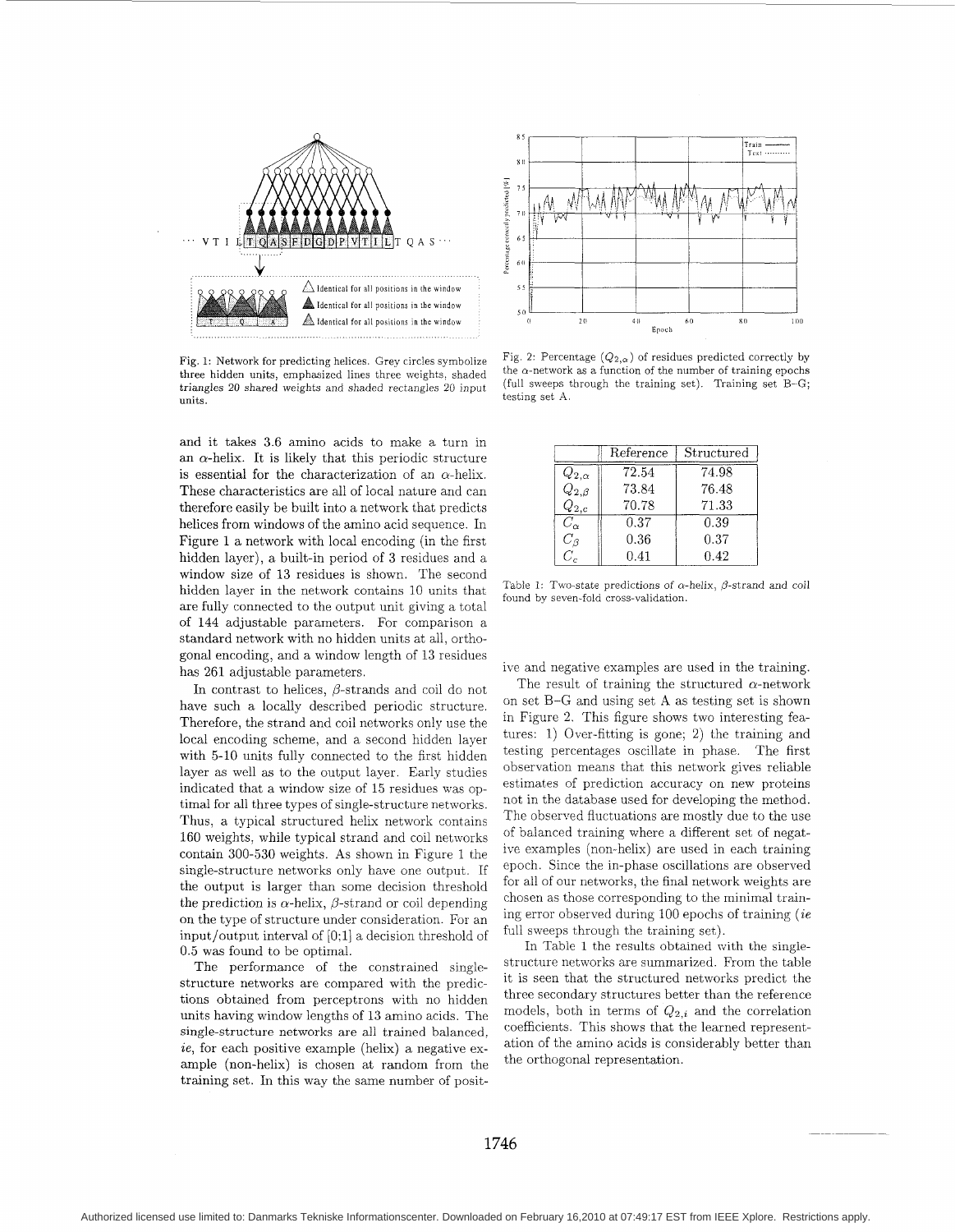## **3.** Combining single-structure **predic**tions

To combine the single-structure predictions a neural network is used. The network takes a window of 15 single-structure predictions of helix, strand and coil as input and is fully connected to the three outputs via 10 hidden units. In addition to combining the submodels this network acts like a filter, *ie,* it has a tendency to eliminate unrealistic predictions and it results in more realistic average lengths of the predicted secondary structure segments, see [9]. However, this type of network does not necessarily choose one of the three structures. For instance it can (and sometimes do) classify one input pattern as all three types of structure, *ie,* it gives large outputs on all three output units. In practice of course, the input is classified as the structure giving the largest output, but conceptually this type of classification is more suited for independent classes. It may be beneficial to build in the constraint that a given input belongs to only one of the three structures. This can be done by *Softmax* [I], which ensures that the three outputs always sum to one. Hence, the outputs can be interpreted as the conditional probabilities that a given input belongs to each of the three classes.

In Table 2 is shown the results achieved when combining the individual submodels with the above described network. For comparison, the performance of a network identical to Qian and Sejnowski's with 40 hidden units is also shown. The performance of this network is evaluated on the same set of non-homologous proteins by seven-fold crossvalidation, and it is seen that the fully connected network only obtains  $Q_3 = 63.2\%$  compared to  $Q_3 = 65.4\%$  obtained by combining the singlestructure predictions. Note that the results obtained with the Qian and Sejnowski model is found by using the best performance on each of the seven testing sets [7], which over-estimates the performance. For all other networks the stop criterion based on in-phase oscillations of the training and testing error is used.

The effect of the local encoding scheme is illustrated by a three-state network, which uses the adaptive encoding of amino acids in the first layer and 5 hidden units in the second layer. This network has a window size of 15 residues leading to a total of only 311 adjustable weights compared to approximately 11,000 weights in Qian and Sejnowski's network. Despite this difference the local encoding network gives about the same *Q3* and better correlation coefficients, indicating that the amino acids are well described by only three real parameters, and that the fully connected networks are highly over-parameterized. It should be noted again that the performance of the fully connected network is

|                 | U٠    | $C_{\alpha}$ | $C_{\beta}$ | C,   |
|-----------------|-------|--------------|-------------|------|
| Combined SSN    | 65.39 | 0.46         | 0.41        | 0.43 |
| Ensemble SSN    | 66.27 | 0.48         | 0.41        | 0.44 |
| $Q & S$ network | 63.16 | 0.40         | 0.35        | 0.41 |
| LEN             | 63.10 | 0.42         | 0.36        | 0.41 |
| LEN filtered    | 64.20 | 0.44         | 0.37        | 0.41 |

Table 2: Cross-validated three-state predictions obtained by various methods (SNN: single-structure networks,  $Q \& S$ : Qian and Sejnowski and LEN: local encoding network).

overestimated since it corresponds to a minimum in the *testing error* whereas the performance for the network with local encoding corresponds to a minimum in the *training error.* In Table **2** is also shown the effect of applying the 'combining' network as a filter to the prediction from the three-state local encoding network.

#### **3.1. Ensembles of single-structure networks**

For complex classification tasks the use of ensembles can be thought of as a way of averaging out statistical fluctuations. Furthermore, the combination of two or more different solutions can in some cases contribute valuable information. This is especially true if the ensemble members disagree as discussed in [3]. One obvious way to make the ensemble members disagree is to use different networks and/or training methods. In this work ensembles of *5* different single-structure networks (for each type of secondary structure) are used. The networks all use the local encoding scheme and the differences are introduced by using various periods in the  $\alpha$ -network and by using different numbers of hidden units. When combining ensembles of single-structure networks an increase of 0.9% in the percentage of correctly classified amino acids is obtained as shown in Table **2.** 

#### **4. Conclusion**

The use of specialized submodels for protein secondary structure prediction has been investigated. By using ensembles of specialized neural networks for predicting each of the three secondary structures over-fitting was avoided and a consistent stop criterion based on in-phase fluctuation of the training and testing error was developed. The hierarchical approach gave a cross validated accuracy of 66.3% which is as good as or even better than results obtained by most other prediction methods based on single-sequences as input. By applying the method to multiple alignments of homologous proteins the performance is increased to 71-72% accuracy [8] which is comparable to 'state-of-the-art' methods **[9]** using about 5-10 times as many parameters.

Authorized licensed use limited to: Danmarks Tekniske Informationscenter. Downloaded on February 16,2010 at 07:49:17 EST from IEEE Xplore. Restrictions apply.